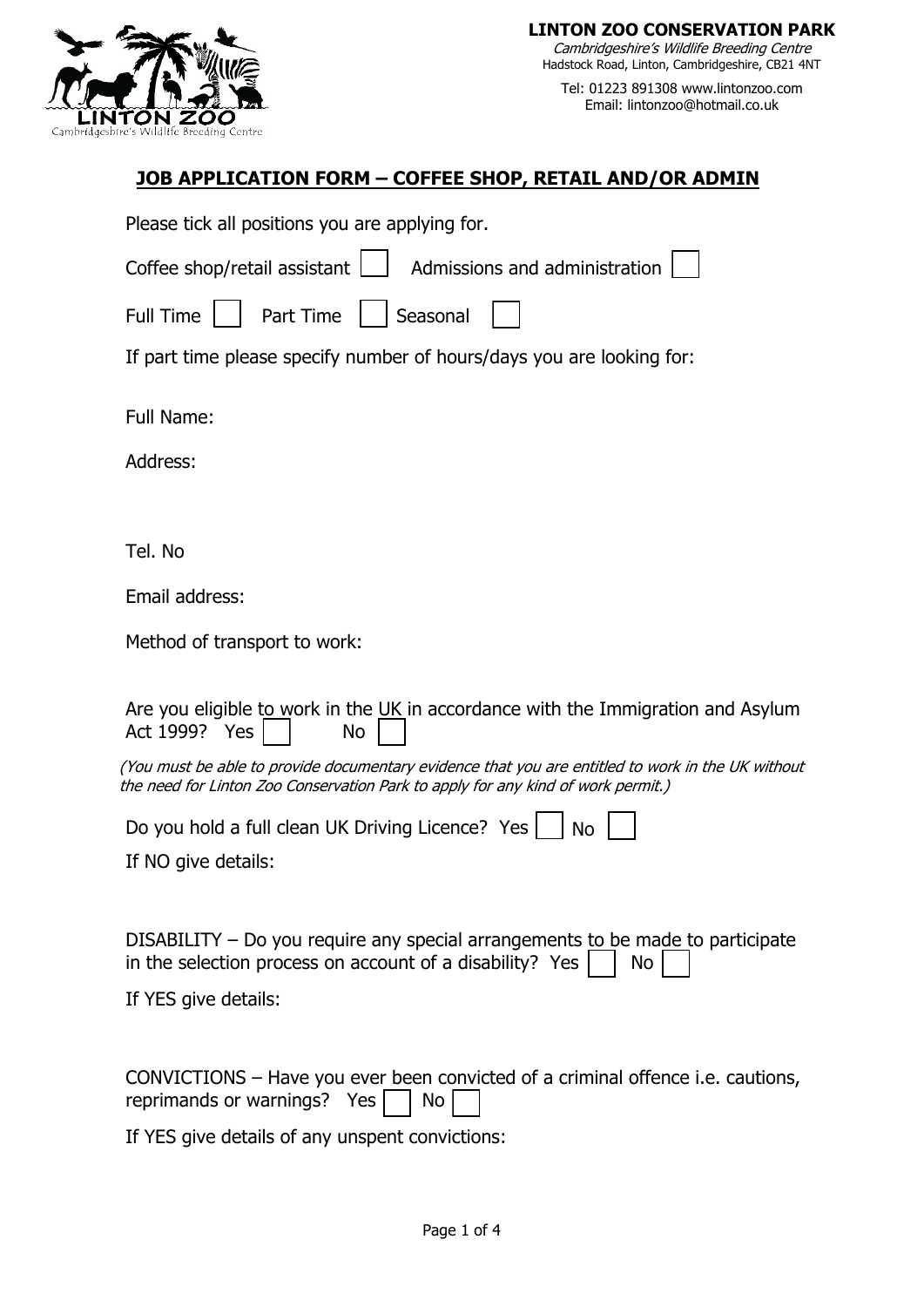Please give details of your education and achievements:

Do you have any professional qualifications, training or other?

Do you have a First Aid Certificate?

Do you have a food Hygiene certificate?

Please indicate what your best skills are:

Please give any further information about why you are applying for a position to join our team:

## Please indicate the salary you are looking for:

### EMPLOYMENT HISTORY - PAID OR VOLUNTARY

(please continue on a separate sheet of paper if necessary)

| Name of<br>previous employer |              | Name of<br>previous employer |              |
|------------------------------|--------------|------------------------------|--------------|
| <b>Address</b>               |              | <b>Address</b>               |              |
| Telephone number             |              | Telephone number             |              |
| Position held                |              | Position held                |              |
| Period of<br>employment      | From:<br>To: | Period of<br>employment      | From:<br>To: |
| Reason for<br>leaving        |              | Reason for<br>leaving        |              |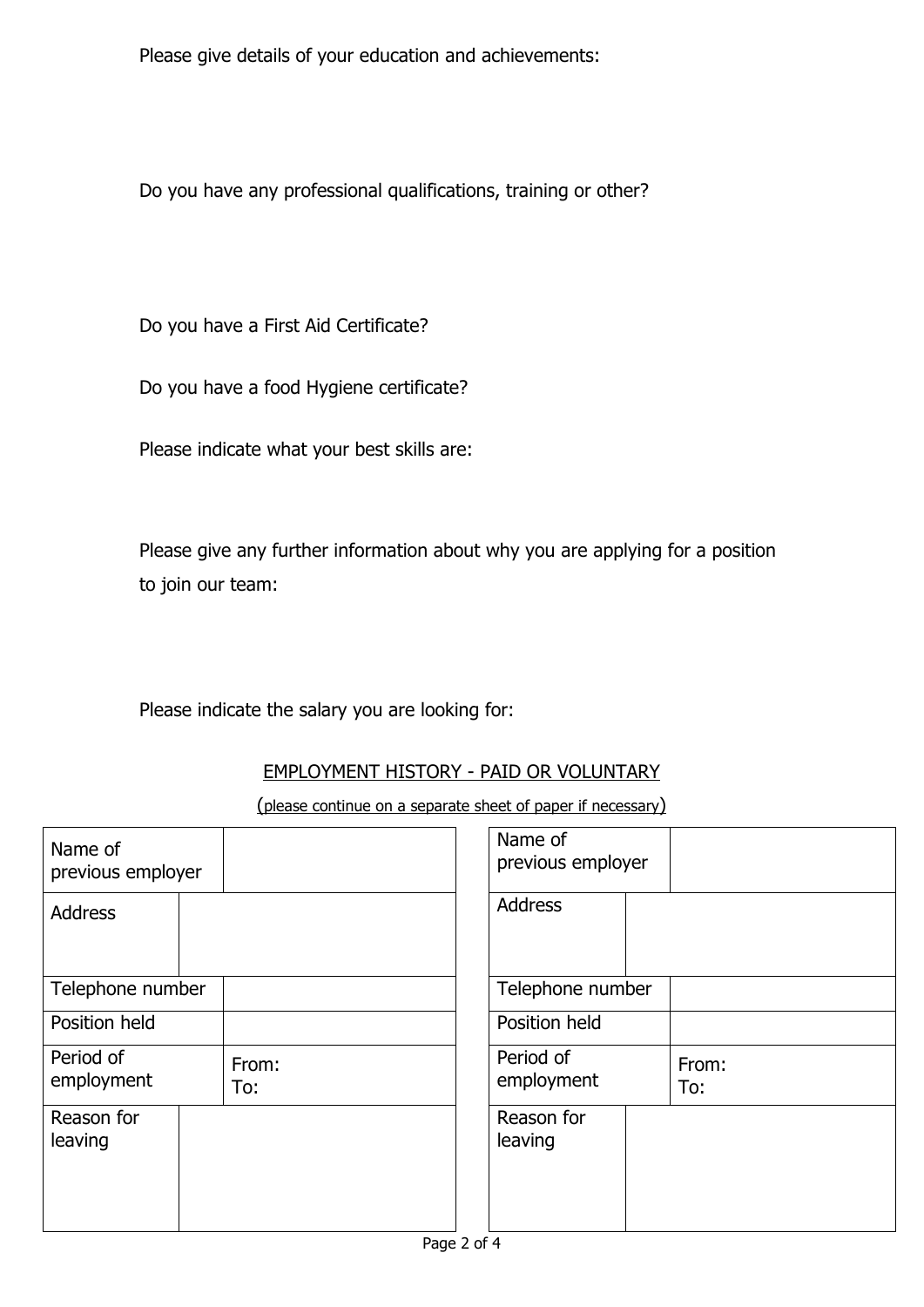### EMPLOYMENT HISTORY (continued)

| Name of<br>previous employer |              | Name of<br>previous employer |              |
|------------------------------|--------------|------------------------------|--------------|
| <b>Address</b>               |              | <b>Address</b>               |              |
| Telephone number             |              | Telephone number             |              |
| Position held                |              | Position held                |              |
| Period of<br>employment      | From:<br>To: | Period of<br>employment      | From:<br>To: |
| Reason for<br>leaving        |              | Reason for<br>leaving        |              |

# **HOLIDAYS**

Please enter dates of any holidays you have booked or specific days you would not be able to work eg family wedding etc. (Dates entered should be inclusive)

| <b>DATE FROM</b> | DATE TO |
|------------------|---------|
|                  |         |
|                  |         |
|                  |         |
|                  |         |
|                  |         |
|                  |         |
|                  |         |
|                  |         |

Please note; due to the nature of the business, holidays should be taken off season, holidays booked prior to employment during school holidays and Bank holidays would be honoured but may affect whether your application is considered.

From what date would you be available to begin work?

If you are employed, how much notice would you be required to give your current employer?